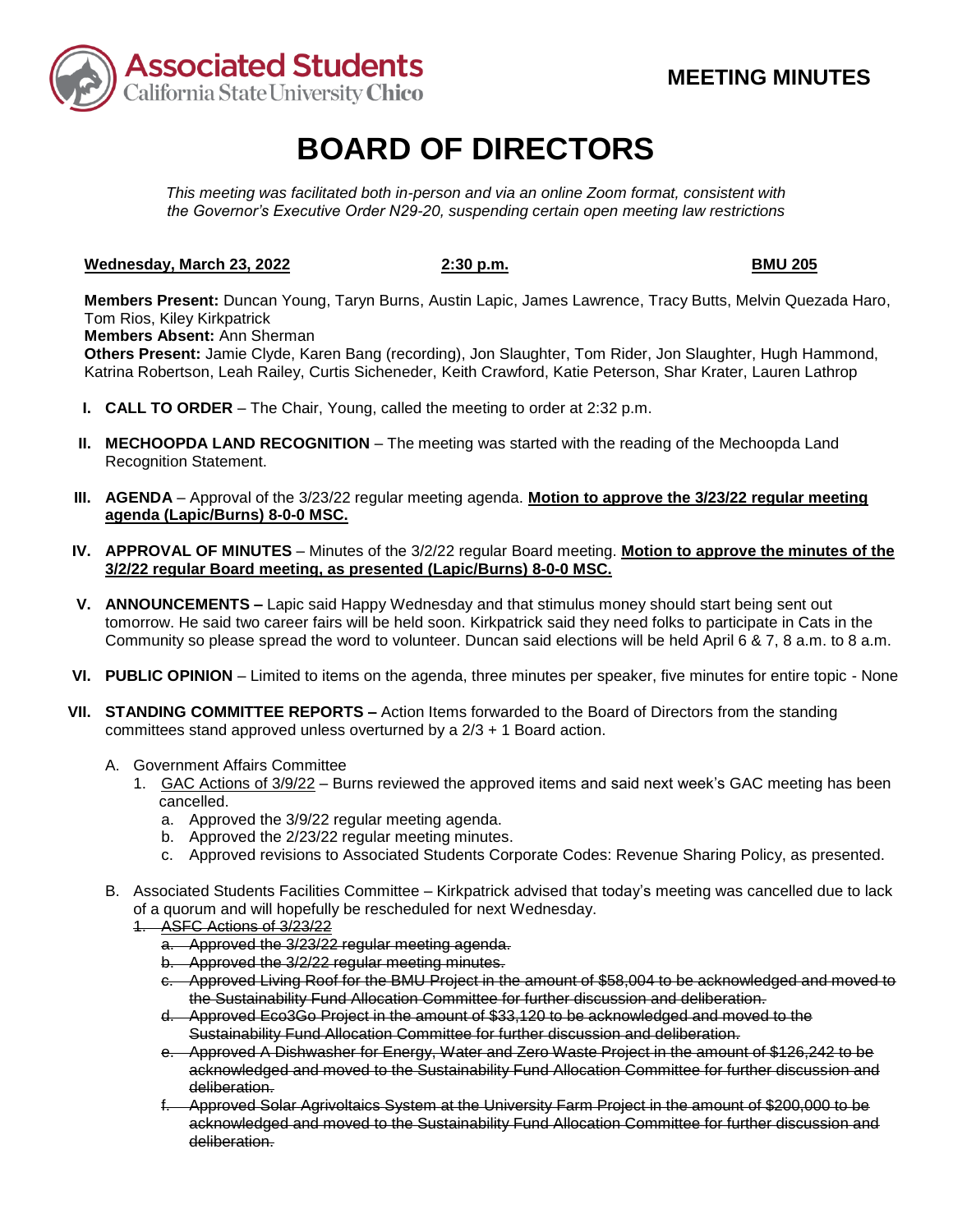- negotiations with Steve's Pizza. C. Associated Students Businesses Committee – Lapic said they approved moving forward with contract
	- 1. ASBC Actions of 3/7/22
		- a. Approved the 3/7/22 regular meeting agenda.
		- b. Approved the 2/21/22 regular meeting minutes.
	- 2. ASBC Actions of 3/21/22
		- a. Approved the 3/21/22 regular meeting agenda.
		- b. Approved the 3/7/22 regular meeting minutes.
		- c. Approved moving forward with contract negotiations for possible outsource with Steve's Pizza for BMU Marketplace area.

## **VIII. BUSINESS**

- information is reported to the Board. She noted that the very last date listed should be 2021, not 2020. Robertson reviewed the information with the Board and noted the calculated COLA using calendar year 2021 A. Discussion Item: Report on COLA Percentage - Robertson said as part of our annual budget cycle, this indices is 4.625%.
- B. Discussion Item: 1/31/22 Activity Fee Fund Budget vs. Actual Burns reviewed with the committee, noting Activity Fee is at 32% of revenues and is doing good on everything.
- C. Discussion Item: 1/31/22 Dining Services Financials Lapic reviewed, noting Dining Income at \$535,301 with Net Income at \$11,475.
- D. Discussion Item: 1/31/22 AS Wildcat Store Financials Lapic said Income was at \$79,705, Expenses and Transfers at \$76,124, Net decrease YTD of (\$155,083). Kirkpatrick questioned the \$72,418 Follett commission income and Clyde said it's approximately 14.2% of sales, except for technology sales, that goes back to the AS.
- E. Discussion Item: 1/31/22 Follett Wildcat Store Financials Lapic reviewed the report with the Board, noting that overall they ended the month at \$613,957. He said there are a lot of new logo products in the bookstore. Young asked if the AS receives a percentage from Herff Jones sales and Lathrop confirmed that the AS does.
- to our contract programs such as GSEC and CCLC. Clyde said they also have quite a bit of money as it has COVID. Young said Social Justice & Equity could provide ideas for contract programs. Young said he has been leaders. Burns questioned why the WLI isn't currently running and Clyde said it has gone through challenges suggested engaging at the college level. Discussion was held and it was noted that having senators introduce is always looking at this. Ho said he constantly reviews processes and looks at software that can be used. He noted that Sally the Robot, an automated salad vending machine, will be here soon. He said new vending F. Discussion Item: Items the Board would like to address by the end of the academic year – Young said the Board could take a moment to discuss possible items and priorities for budget season. Quezada Haro said a good priority would be to increase cultural diversity events on campus and that perhaps during budget season they could try to get partnerships with different minority groups to show the outside how diverse our campus is via programming events. Clyde said in terms of money, there's money to do that in those program areas. She suggested talking with Peterson and sharing his view regarding more cultural programming. It was noted that during summer, events are planned for next year. Burns suggested perhaps allocating more Activity Fee funds rolled over yearly and that programming needs to be pushed again now that campus isn't shut down due to working with Slaughter, Krater and others regarding reinstituting the Wildcat Leadership Institute (WLI). He said there is already some money budgeted for this and it would be worthwhile to help build the next generation of since the beginning and has been dormant for the last couple of years. Young suggested perhaps providing stipends for certain activities. Lawrence said maybe academic senators could be put in charge. It was noted that across campuses they're seeing less student involvement and a lack of interest and we need to find out what students want. Young said the senators have had a lot of engagement with students in their colleges and the WLI might be a good way to get the word out. Lawrence said he'd bring this up at Student Academic Senate. Reallocation of funds from student representatives' budgets was also discussed. Young said recognizing the issue of reductions in enrollment, it might be worthwhile to make investments in a development officer, similar to what CSE has. Clyde said Student Affairs is trying to start with a half-time position and that perhaps we could utilize what they're doing. She said she could talk with Rios about this. Young said with the employment challenges that are being faced, it might be worth investing in trying to find ways to automate our systems more using AI and technology. Clyde said Dining is doing something similar to this, such as taking orders online. She said the majority of what we do and who we are is primarily boots on the ground and that Ho